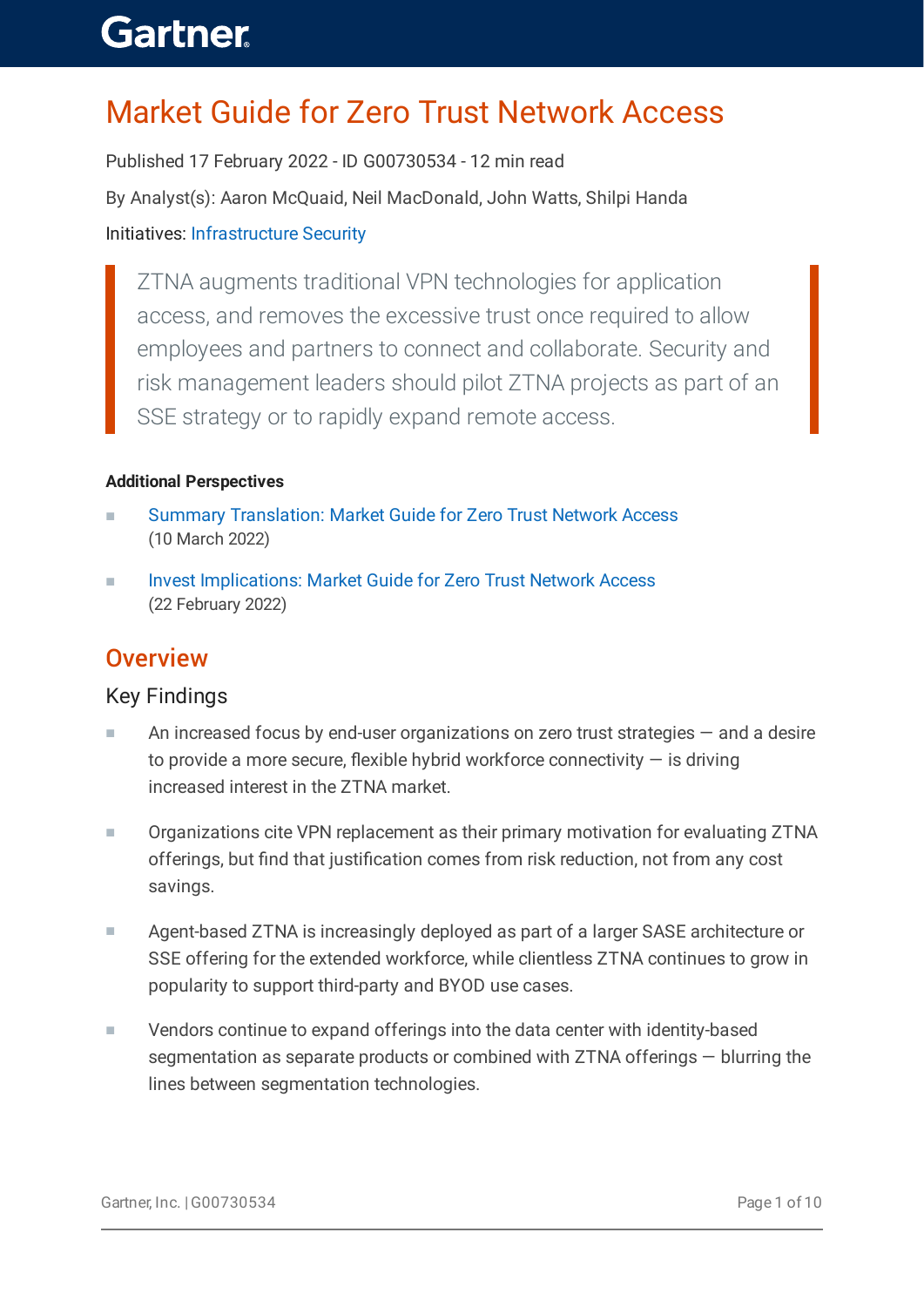#### Recommendations

Security and risk management leaders responsible for infrastructure security should:

- Establish a high-level zero trust strategy first and ensure that your identity and access management technologies and processes are well understood and mature before selecting and implementing a ZTNA solution. ■
- Assess your current VPN landscape if VPN replacement is the primary goal to quantify the capabilities of a ZTNA vendor — and if there are sufficient benefits of implementing ZTNA to replace the VPN. ■
- Consolidate agent-based ZTNA selection with the choice of SSE provider as part of the wider SASE architecture decisions to avoid the complexity and potentially unsupported configurations of multiple agents on managed devices. ■
- Prioritize ZTNA vendor selection based on the desired end-user access use cases, as well as the endpoint and application architecture of the organization. ■

### Market Definition

Gartner defines zero trust network access (ZTNA) as products and services that create an identity- and context-based, logical-access boundary that encompass an enterprise user and an internally hosted application or set of applications. The applications are hidden from discovery, and access is restricted via a trust broker to a collection of named entities. The broker verifies the identity, context and policy adherence of the specified participants before allowing access, and minimizes lateral movement elsewhere in the network. ZTNA removes excessive implicit trust that often accompanies other forms of application access, such as legacy VPN. ZTNA, along with CASB and SWG, is one of the core technologies that make up the security service edge (SSE) market. Gartner is seeing increased consolidation of these offerings and expects this trend to accelerate in the future.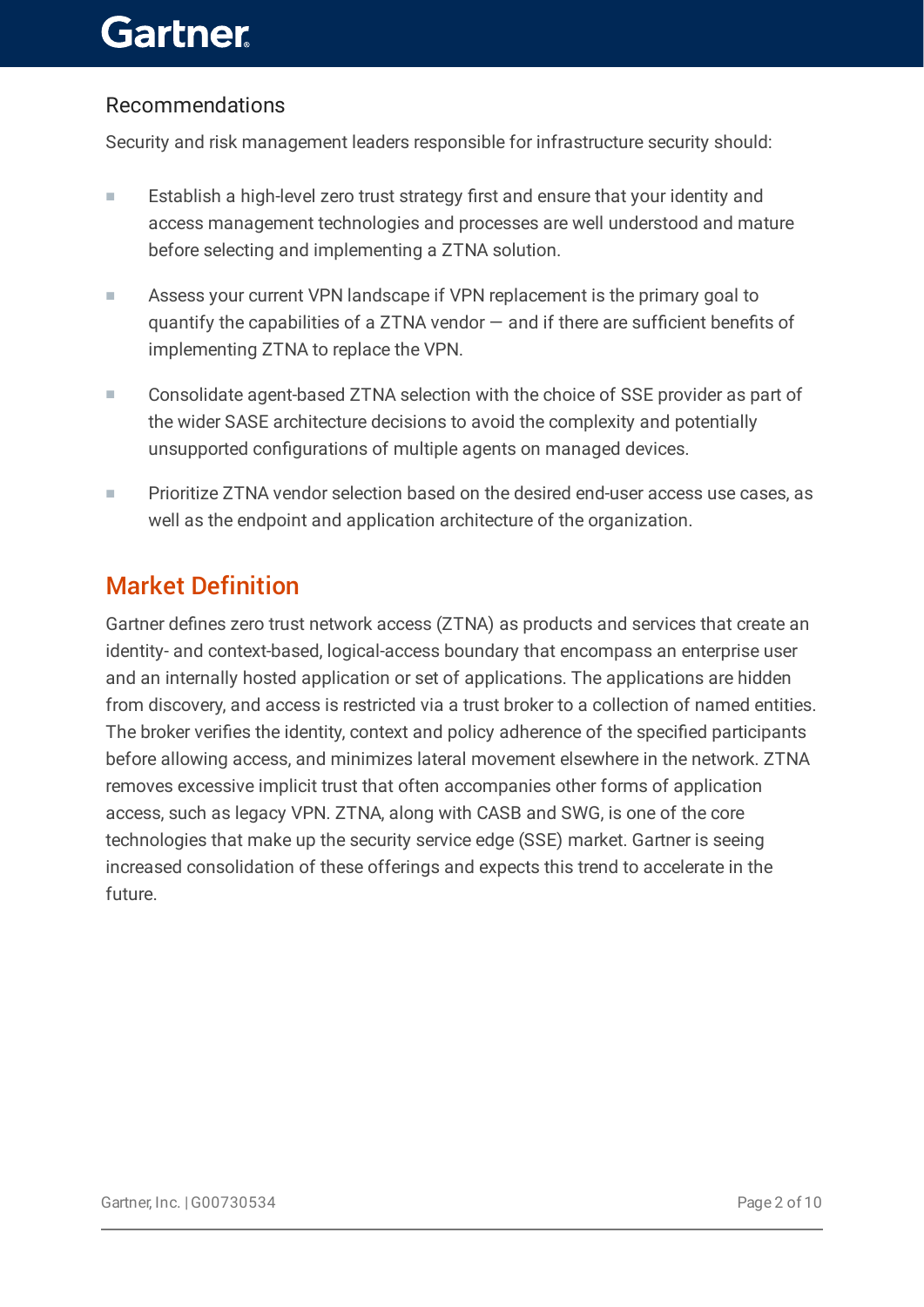### Market Description

The ZTNA market has evolved from primarily being a VPN replacement to a key component of a standardized architecture for (remote and small branch) user to application zero trust networking. ZTNA has yet to gain major traction in the large branch or campus environments due to high per-user cost and existing investment in appliancebased solutions. Gartner views ZTNA technology as an important organizational step toward increasing the maturity of your zero trust program. When combined with SWG and CASB offerings, ZTNA forms one of the key technological underpinnings of the emerging SSE market.

ZTNA provides controlled identity- and context-aware access to resources, reducing the surface area for attack. ZTNA starts with a default deny posture of zero trust. It grants access based on the identity of the humans and their devices — plus other attributes and context, such as time/date, geolocation, device posture, etc. — and adaptively offers the appropriate trust required at the time. The result is a more resilient environment, with improved flexibility and better monitoring. ZTNA will appeal to organizations looking for more flexible and responsive ways to connect and collaborate with their digital business ecosystems, remote workers and partners.

The isolation afforded by ZTNA improves connectivity, removing the need to directly expose applications to the internet. The internet remains an untrusted transport; a trust broker mediates connections between applications and users. The broker can be a cloud service managed by a third-party provider or a self-hosted service (in the form of a physical appliance in the customer's data center, or a virtual appliance in a public infrastructure as a service [IaaS] cloud). Once the broker has evaluated a user's credentials and their device's context, the broker communicates to a gateway function placed logically close to applications. In most cases, the gateway establishes an outbound communication path to the user. In some ZTNA products, the broker remains in the data path; in others, only the gateway does.

Optimally, user and device behavior are continuously monitored for abnormal activity, as described in Gartner's Continuous Adaptive Risk and Trust Assessment (CARTA) framework (see Zero Trust Is an Initial Step on the [Roadmap](https://www.gartner.com/document/code/377791?ref=authbody&refval=) to CARTA). In a sense, ZTNA creates individualized "virtual perimeters" that encompass only the user, the device and the application.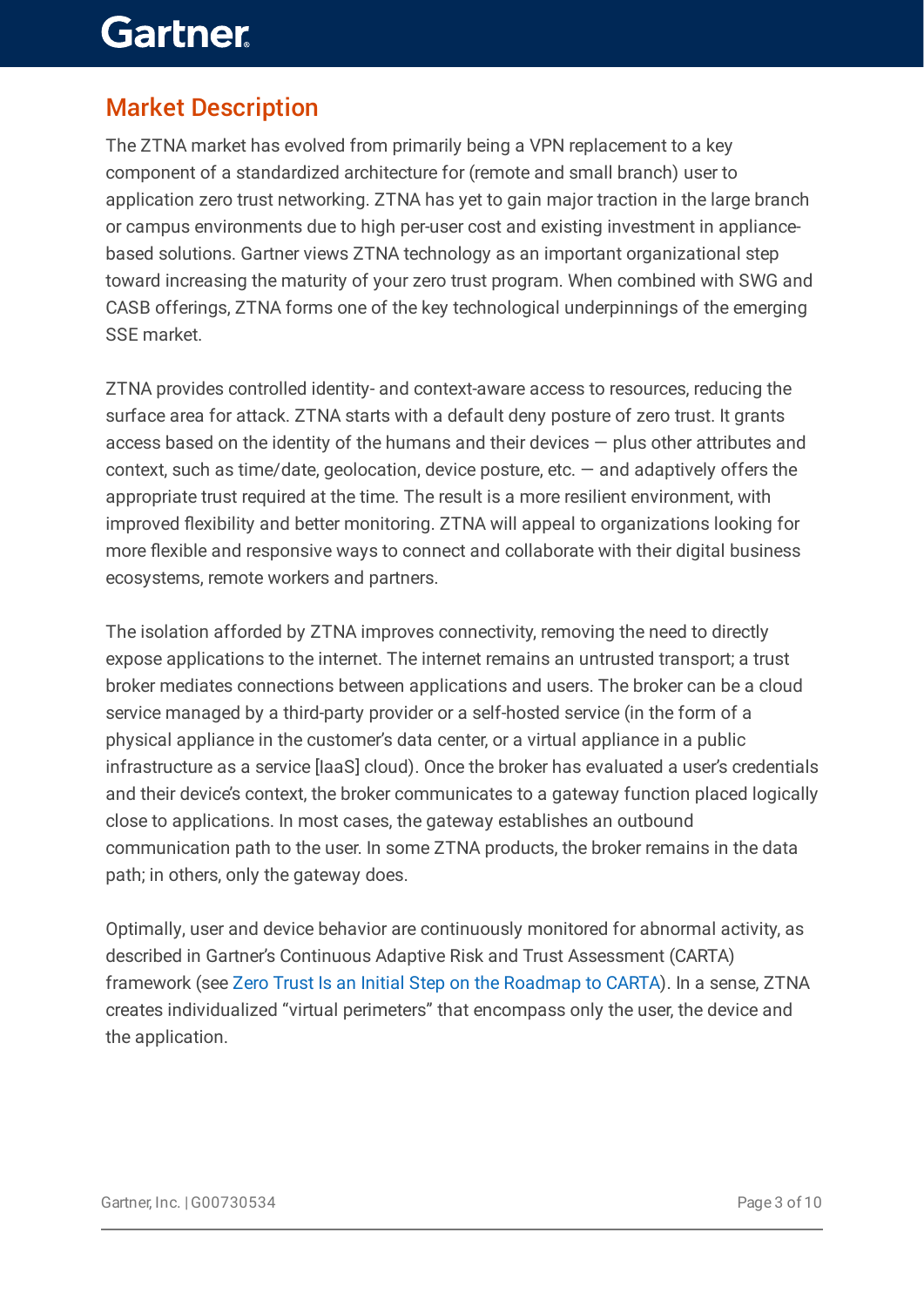### Market Direction

The ZTNA market has continued to mature and grow at a rapid pace. In our Forecast: Enterprise Network Equipment by Market Segment, Worldwide, [2019-2025,](https://www.gartner.com/document/code/742291?ref=authbody&refval=) 4Q21 update, Gartner captured a 60% YoY growth rate for ZTNA. The market is increasingly converging toward an SSE agent-based architecture for the majority of deployments. We are also seeing increased demand for agentless-based deployments in the case of unmanaged devices and/or third-party access. Security and risk management leaders will need to ensure that their chosen vendor supports both approaches to cover the most common use cases.

In the near to midterm, stand-alone ZTNA vendors will find it increasingly difficult to compete with fully integrated SSE and SASE offerings. These vendors should expand their offerings to include SWG, DLP and CASB offerings, or partner with third-party providers.

### Market Analysis

#### Benefits and Uses

The benefits of ZTNA are immediate. When replacing legacy network-level VPN access, ZTNA provides contextual, risk-based and least privilege access to applications (not networks). When replacing applications exposed in DMZs with ZTNA, services are no longer visible on the public internet and are thus shielded from attackers. In addition, ZTNA brings significant benefits in user experience, agility, adaptability and ease of policy management. For cloud-based ZTNA offerings, scalability and ease of adoption are additional benefits. ZTNA enables digital business transformation scenarios that are illsuited to legacy access approaches. As a result of digital transformation efforts, most enterprises will have more applications, services and data outside of their borders than inside. Cloud-based ZTNA services place the security controls where the users and applications are  $-$  in the cloud. Some of the larger ZTNA vendors have invested in hundreds of points of presence (POPs) worldwide to satisfy both latency-sensitive requirements and regional logging and inspection requirements.

Several use cases lend themselves to ZTNA:

Opening applications and services to named collaborative ecosystem members such as distribution channels, suppliers, contractors or retail outlets — without requiring a VPN or DMZ. Access is more tightly coupled to users, applications and services. ■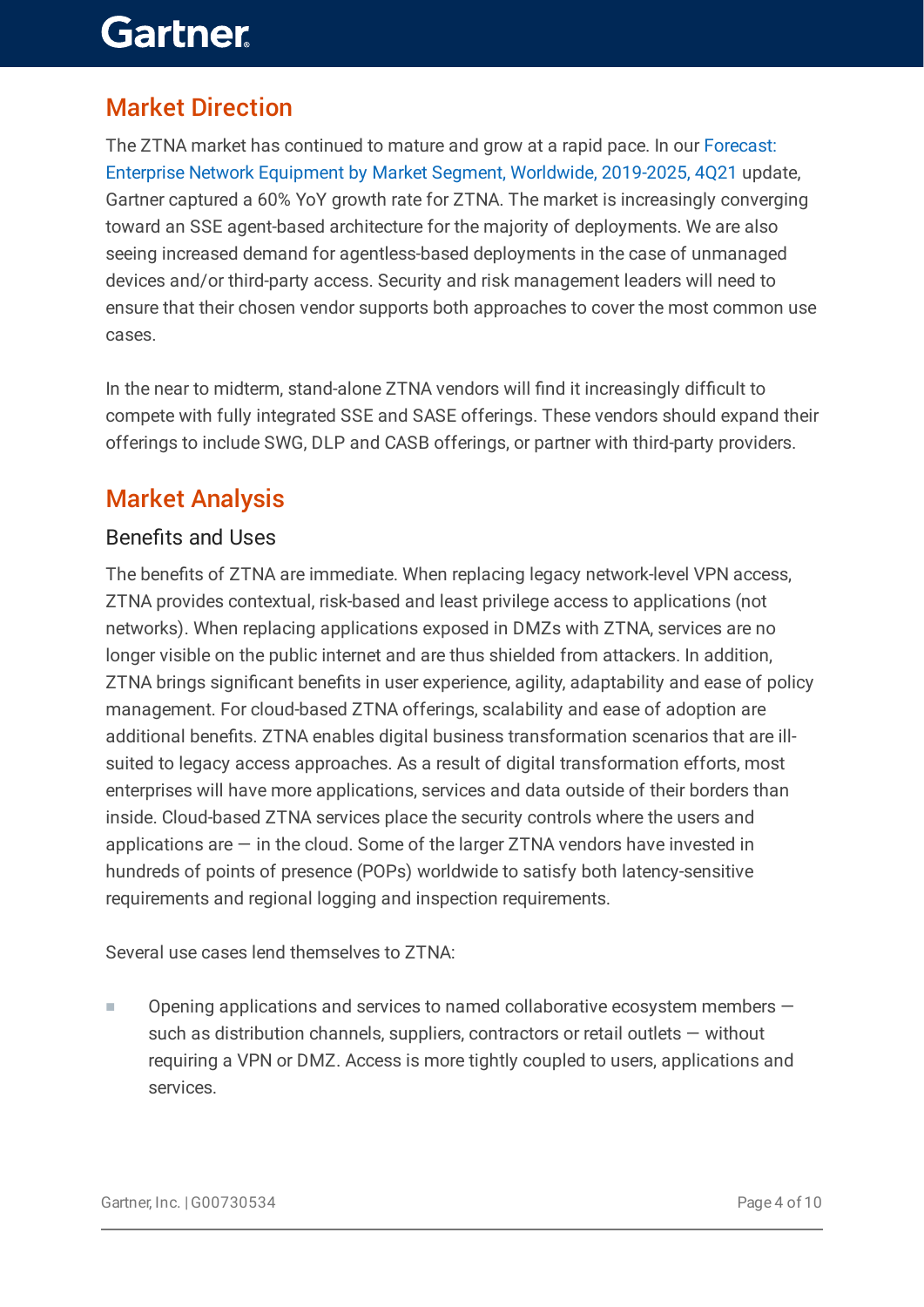- Deriving personas based on user behavior  $-$  for example, if a user's phone is in one country, but their PC is in another country, and both are attempting to log on to the same application, legitimate access should be permitted, while compromised devices should be blocked. ■
- Carrying encryption all the way from the endpoint to the ZTNA gateway (which may run on the same server as the application it protects) for scenarios where you don't trust the local wireless hot spot, carrier or cloud provider. ■
- Providing application-specific access for IT contractors and remote or mobile employees as an alternative to VPN-based access. ■
- Controlling administrative access to applications, such as IaaS/PaaS applications as a lower-cost alternative to full privileged access management (PAM) tools. ■
- Extending access to an acquired organization during M&A activities, without having to combine networks, combine directories or configure site-to-site VPN and firewall rules. ■
- Isolating high-value enterprise applications in the network or cloud to reduce insider threats and affect separation of duties for administrative access. ■
- Authenticating users on personal devices  $-$  ZTNA can improve security and simplify bring your own device (BYOD) programs by reducing full management requirements and enabling more-secure direct application access. ■
- Creating secure enclaves of Internet of Things (IoT) devices or a virtual appliancebased connector on the IoT network segment for connection. ■
- Protecting internal systems from hostile networks, such as the public internet, by removing inbound access (leveraging phone home), thus reducing attack surface. ■

#### Risks

Although ZTNA greatly reduces overall risks, it doesn't eliminate every risk completely, as these examples illustrate: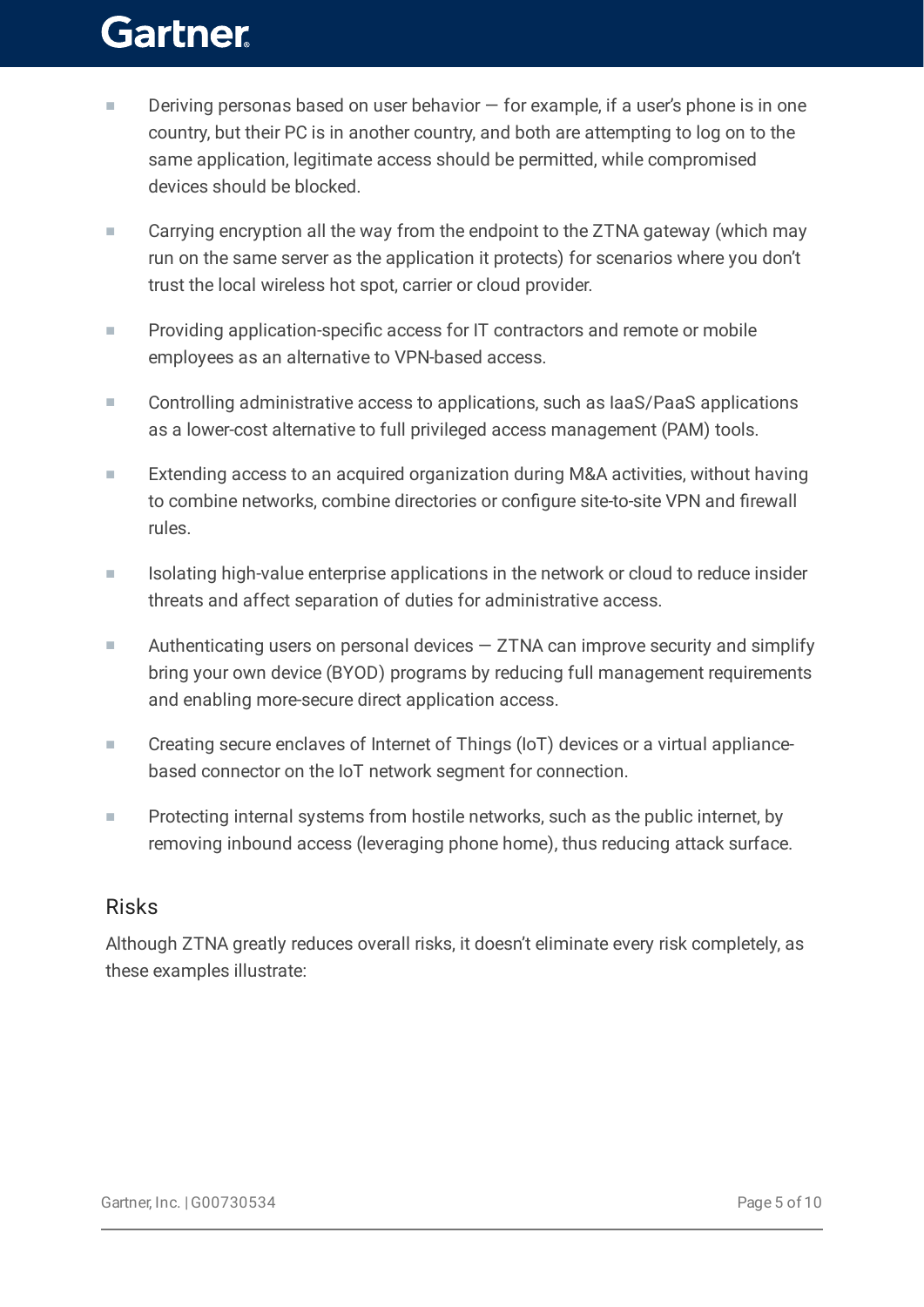- The trust broker could become a single point of any kind of failure. Fully isolated applications passing through a ZTNA service will stop working when the service is down. Well-designed ZTNA services include physical and geographic redundancy with multiple entry and exit points to minimize the likelihood of outages affecting overall availability. Furthermore, a vendor's SLAs (or lack thereof) can indicate how robust they view their offerings. Favor vendors with SLAs that minimize business disruptions. ■
- The location of the trust broker can create latency issues for users, negatively affecting the user experience. Well-designed ZTNA offerings provide multiple POPs with distributed copies of the enterprise's policies, combined with peering relationships to improve redundancy while decreasing latency. ■
- Attackers could attempt to compromise the trust broker system. Although unlikely, the risk isn't zero. ZTNA services built on public clouds or housed in major internet carriers benefit from the provider's strong tenant isolation mechanisms. Nevertheless, collapse of the tenant isolation would allow an attacker to penetrate the systems of the vendor's customers and move laterally within and between them. A compromised trust broker should fail over to a redundant one immediately. If it can't, then it should fail closed  $-$  that is, if it can't deflect abuse, it should disconnect from the internet. Favor vendors that adopt this stance. In addition, verify that vendors maintain their own security operations teams that diligently monitor their [infrastructure](https://www.gartner.com/document/code/754317?ref=authbody&refval=) for issues affecting the integrity of the service (see Risk-Based Evaluations of Cloud Provider Security). ■
- Compromised user credentials could allow an attacker on the local device to observe and exfiltrate information from the device. ZTNA architectures that combine device authentication with user authentication contain this threat to a degree — stopping the attack from propagating beyond the device itself. We suggest that, when possible, MFA should accompany any ZTNA project (see Enhance Remote Access Security With Multifactor Authentication and Access [Management\).](https://www.gartner.com/document/code/724227?ref=authbody&refval=) ■
- Given the concerns with trust broker failure and user credentials, ZTNA administrator accounts are ripe for attack. Limit the number of administrators and monitor their activities to reduce insider threats, and to favor vendors that require strong authentication for administrators by default. ■
- Some ZTNA vendors have chosen to focus their developments on supporting web application protocols only (HTTP/HTTPS). Carrying legacy applications and protocols through a ZTNA service could prove to be more technically challenging for vendors to develop and for customers to deploy. ■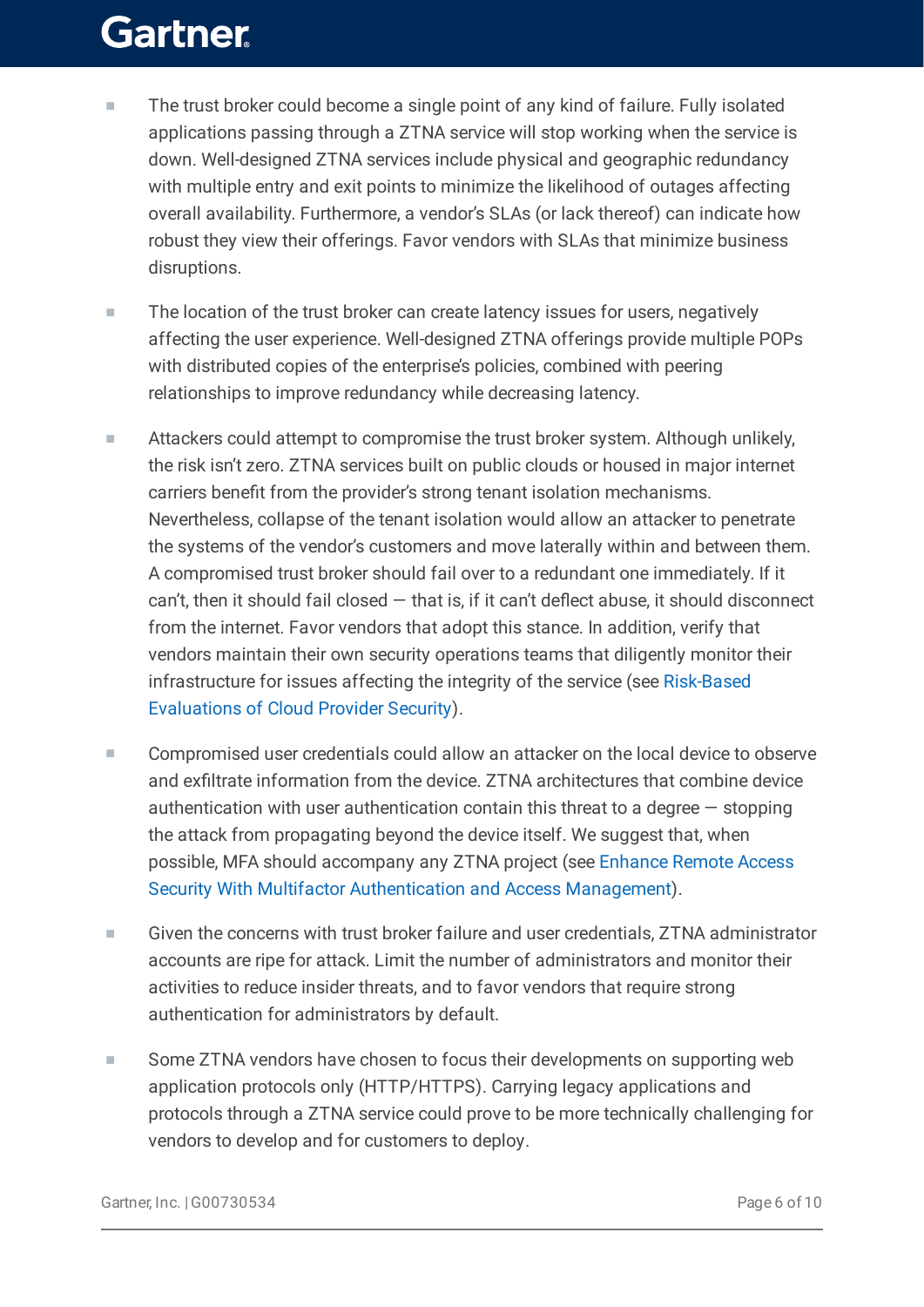- Some vendors have adopted the usage of dTLS to enable more effective transport for real-time communication applications. Clients should ensure that their providers support this protocol if they intend to leverage real-time applications over ZTNA. ■
- The market is in flux, and smaller vendors could disappear or be acquired.

### Representative Vendors

*The vendors listed in this Market Guide do not imply an exhaustive list. This section is intended to provide more understanding of the market and its offerings.*

#### Market Introduction

The vendor selection is based on the old list from the previous Market Guide, client inquiry and internal discussion among the author team (see Note 1).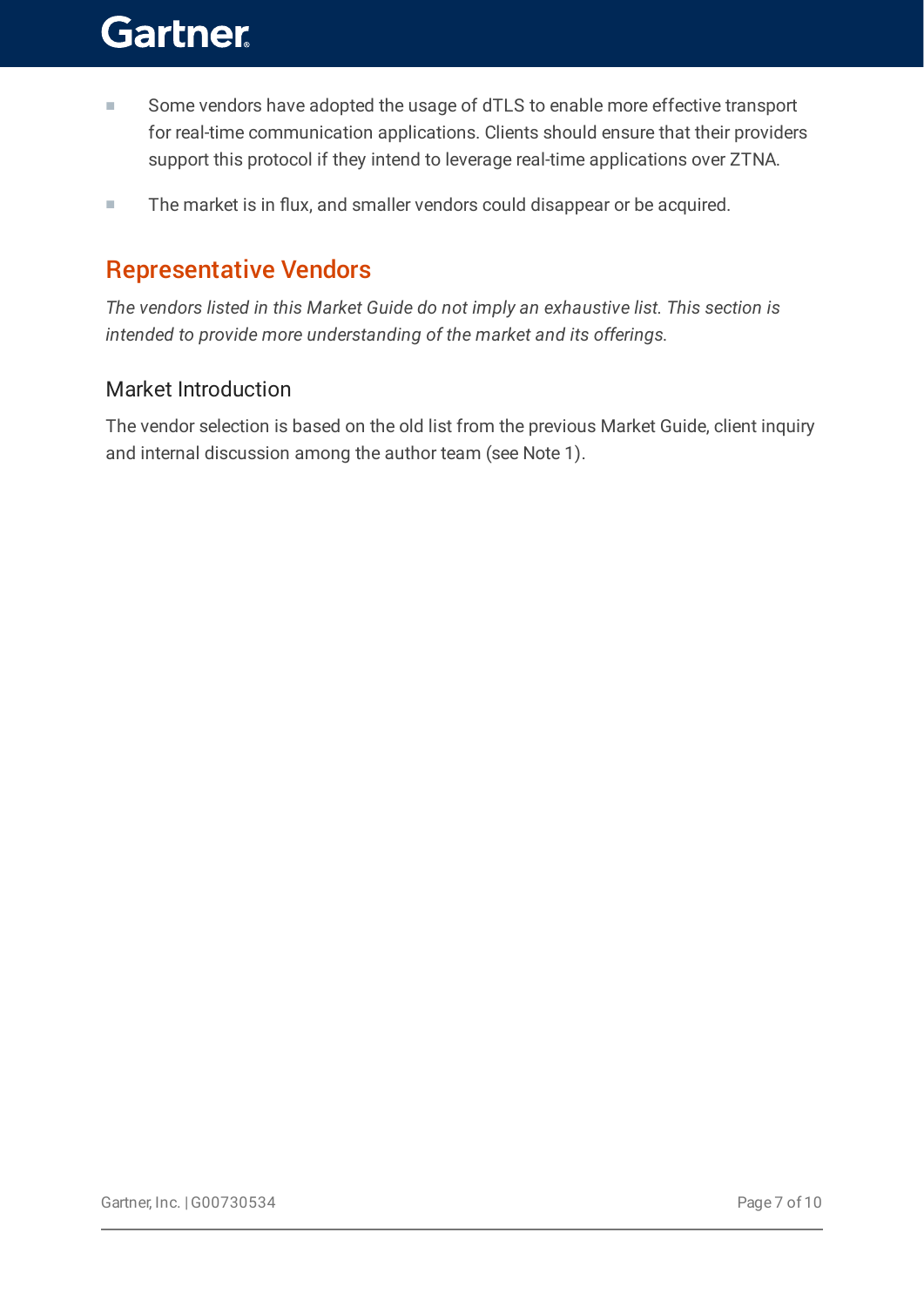#### Table 1: Representative Vendors of ZTNA

(Enlarged table in Appendix)

| Vendor $\mathbb U$                       | Product or Service Name $\downarrow$                                   |
|------------------------------------------|------------------------------------------------------------------------|
| <b>Absolute Software (NetMotion)</b>     | NetMotion ZTNA                                                         |
| Akamai                                   | <b>Enterprise Application Access</b>                                   |
| Appgate                                  | Appgate SDP                                                            |
| Axis                                     | Axis Platform                                                          |
| <b>Banyan Security</b>                   | Zero Trust Remote Access                                               |
| <b>Bit glass</b>                         | Zero Trust Network Access                                              |
| <b>BlackRidge</b>                        | Transport Access Control                                               |
| <b>Broadcom</b>                          | Symantec Secure Access Cloud                                           |
| Cato                                     | Cato Secure Remote Access                                              |
| <b>Check Point Software Technologies</b> | Harmony Connect                                                        |
| Cisco                                    | Duo Beyond                                                             |
| Citrix                                   | Secure Private Access                                                  |
| Cloudaemon                               | Taiji Perimeter                                                        |
| CloudDeep Technology (China only)        | Deep Cloud SDP                                                         |
| Cloudflare                               | Cloudflare Access                                                      |
| <b>Cognitas Technologies</b>             | Crosslink                                                              |
| Cyolo                                    | Zero Trust Network Access (ZTNA) 2.0                                   |
| <b>Deloitte (Transientx)</b>             | <b>TransientAccess</b>                                                 |
| Forcepoint                               | Private Access                                                         |
| Google                                   | BeyondCorp Remote Access<br>Google Cloud Platform Identity-Aware Proxy |
| InstaSafe                                | Zero Trust Remote Access                                               |
| <b>Ivanti</b>                            | Ivanti Neurons for Secure Access                                       |
| Jamf                                     | Jamf Private Access                                                    |
| McAfee                                   | <b>MVISION Private Access</b>                                          |
| Microsoft                                | Azure AD Application Proxy<br>Web Application Proxy for Windows Server |
| <b>NetFoundry</b>                        | Zero Trust Networking Platform                                         |
| Net skope                                | Netskope Private Access                                                |
| Okta                                     | Okta Identity Cloud                                                    |
| Palo Alto Networks                       | Prisma Access                                                          |
| Perimeter 81                             | Zero Trust Network Access                                              |
| Safe-T                                   | Zone Zero                                                              |
| <b>SAIFE</b>                             | Continuum                                                              |
| <b>Systancia</b>                         | Systancia Gate                                                         |
| <b>Trusfort</b>                          | Zero-Trust Business Security                                           |
| Twingate                                 | Twingate                                                               |
| <b>Unisys</b>                            | Stealth                                                                |
| Verizon                                  | Verizon Software Defined Perimeter (SDP)                               |
| Versa                                    | Versa Secure Access                                                    |
| <b>Waverley Labs</b>                     | Open Source Software Defined Perimeter                                 |
| <b>Zentera Systems</b>                   | Secure Access ZTNA                                                     |
| <b>Zero Networks</b>                     | Access Orchestrator                                                    |
| Zscaler                                  | Private Access                                                         |

Source: Gartner (February 2022)

### Market Recommendations

Given the significant risk that the public internet represents — and the attractiveness of compromising internet-exposed systems to gain a foothold in enterprise systems enterprises need to consider isolating digital business services from visibility by the public internet. ZTNA cloaks services from discovery and reconnaissance and erects true, identity-based barriers that are proving to be more challenging for attackers to circumvent than traditional network level VPNs and firewalls.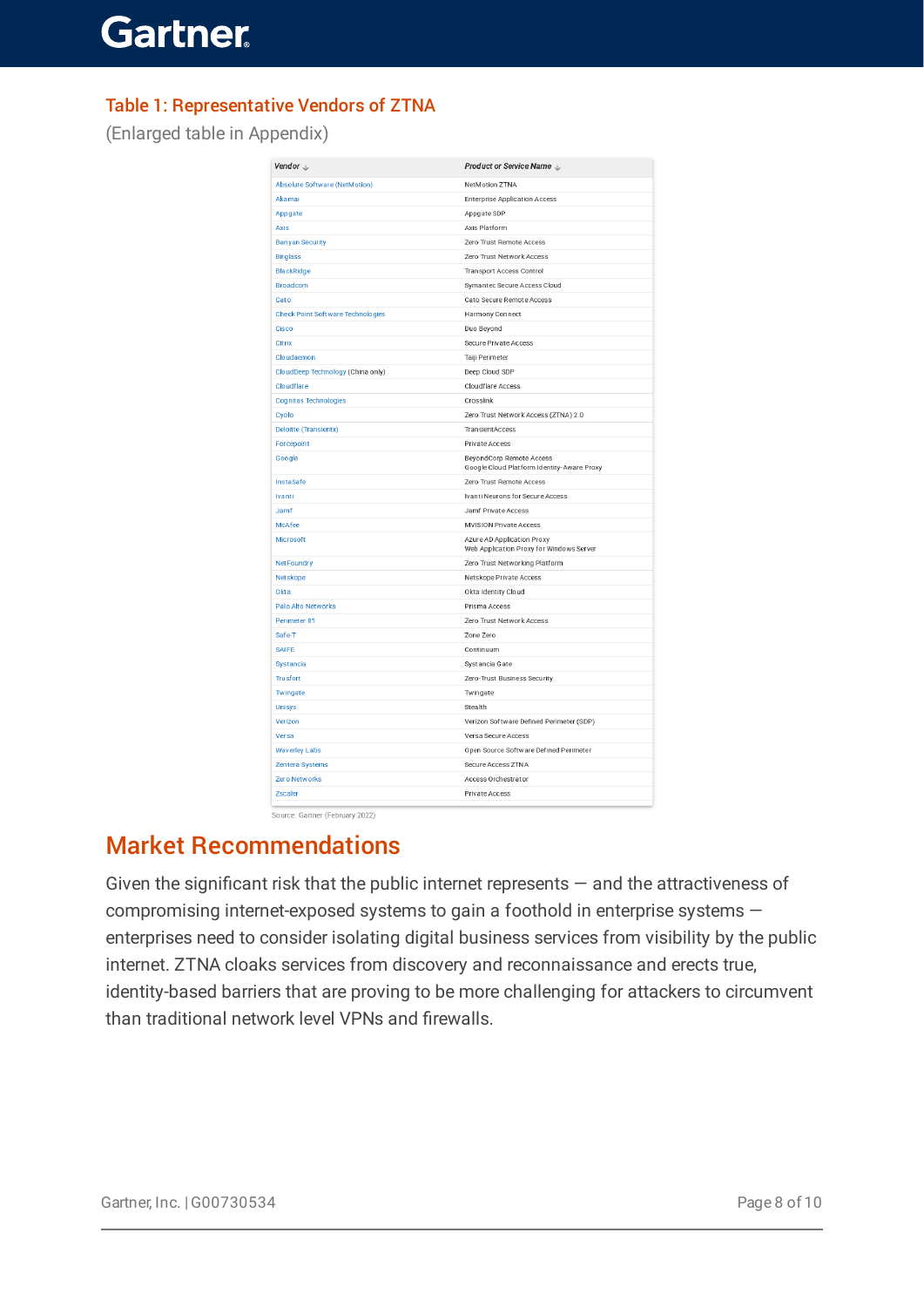For legacy VPN access, look for scenarios in which targeted sets of users can be switched to performing their work through a ZTNA, providing immediate value in improving the overall security posture of the organization. In most cases, you can start with contractor and/or third-party access, and then move on to employee-facing applications as you progressively replace your legacy VPN. A ZTNA project is a step toward a more widespread zero trust networking (default deny, zero implicit trust) security posture. Specifically, nothing can communicate (or even see) an application resource until sufficient trust is established, given the risk and current context to extend network connectivity.

Be aware that ZTNA is an (albeit important) component of a zero trust strategy. Do not assume that purchase of a ZTNA (or any product) is the only thing you must do as you implement a general zero trust architecture.

For DMZ-based applications, evaluate what sets of users require access. For those applications with a defined set of users, plan to migrate them to a ZTNA service during the next several years. Use the migration of these applications to public cloud IaaS as a catalyst for this architectural shift. Consider placing them in a private IP space with no access except through a ZTNA service. This does not apply to public-facing citizen or consumer applications that are not in scope for ZTNA due to licensing, account and identity management challenges for these types of public-facing applications.

### Evidence

<sup>1</sup> Top Routinely Exploited [Vulnerabilities,](https://www.cisa.gov/uscert/ncas/alerts/aa21-209a) Cybersecurity and Infrastructure Security Agency (CISA).

#### Note 1

### Representative Vendor Selection

The vendors named in this guide were selected based on client inquiry and the authors' collective experience.

### Document Revision History

Market Guide for Zero Trust Network Access - 8 June 2020

Market Guide for Zero Trust Network Access - 29 April 2019

### Recommended by the Authors

Gartner, Inc. |G00730534 Page 9 of 10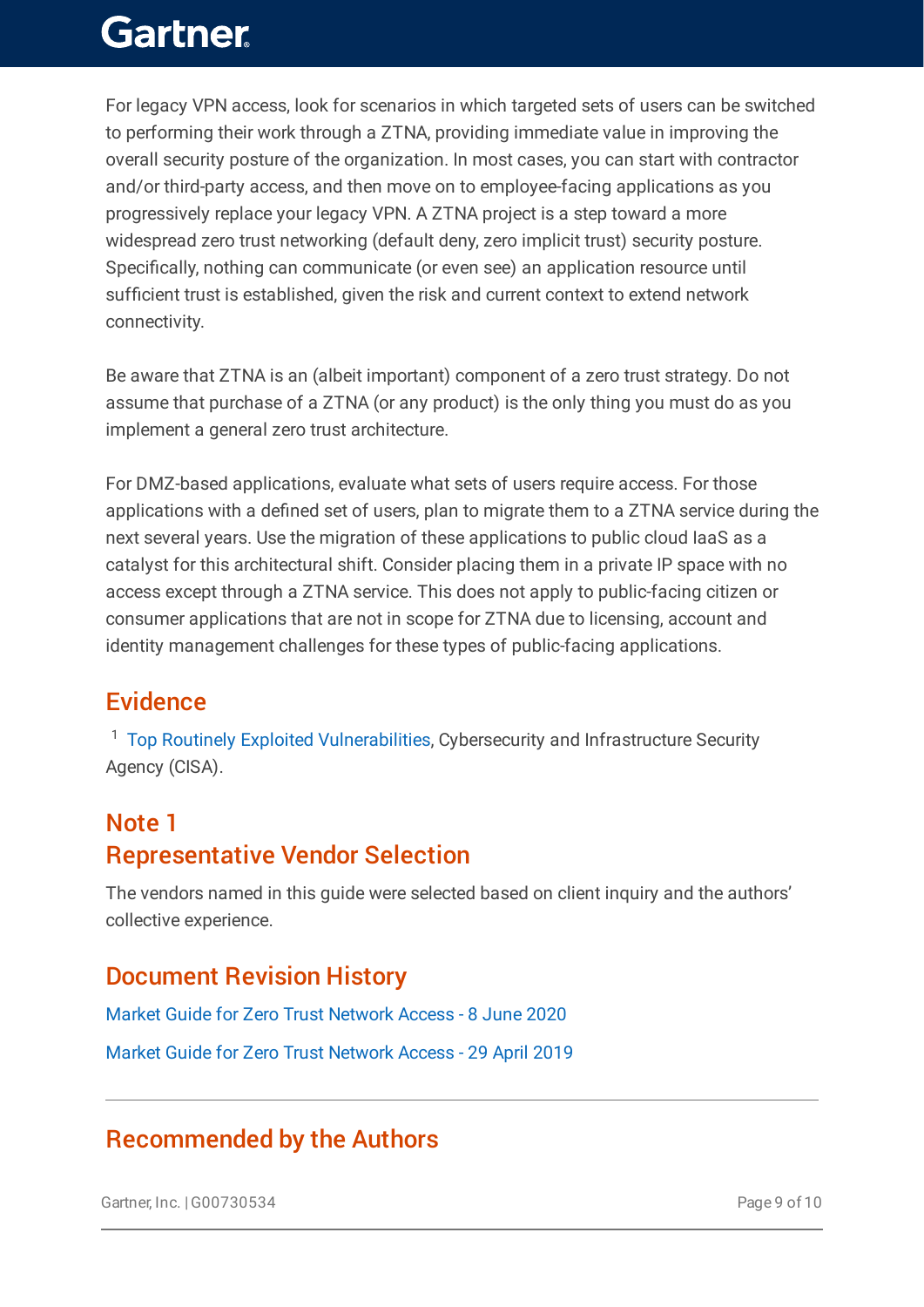Some documents may not be available as part of your current Gartner subscription.

Quick Answer: Does SASE Replace [SD-WAN?](https://www.gartner.com/document/4009907?ref=authbottomrec&refval=) 2021 Strategic Roadmap for SASE [Convergence](https://www.gartner.com/document/3999828?ref=authbottomrec&refval=) Best Practices for [Implementing](https://www.gartner.com/document/4002429?ref=authbottomrec&refval=) Zero Trust Network Access Enhance Remote Access Security With Multifactor [Authentication](https://www.gartner.com/document/3984715?ref=authbottomrec&refval=) and Access Management

© 2022 Gartner, Inc. and/or its affiliates. All rights reserved. Gartner is a registered trademark of Gartner, Inc. and its affiliates. This publication may not be reproduced or distributed in any form without Gartner's prior written permission. It consists of the opinions of Gartner's research organization, which should not be construed as statements of fact. While the information contained in this publication has been obtained from sources believed to be reliable, Gartner disclaims all warranties as to the accuracy, completeness or adequacy of such information. Although Gartner research may address legal and financial issues, Gartner does not provide legal or investment advice and its research should not be construed or used as such. Your access and use of this publication are governed by [Gartner's](https://www.gartner.com/technology/about/policies/usage_policy.jsp) Usage Policy. Gartner prides itself on its reputation for independence and objectivity. Its research is produced independently by its research organization without input or influence from any third party. For further information, see "Guiding Principles on [Independence](https://www.gartner.com/technology/about/ombudsman/omb_guide2.jsp) and Objectivity."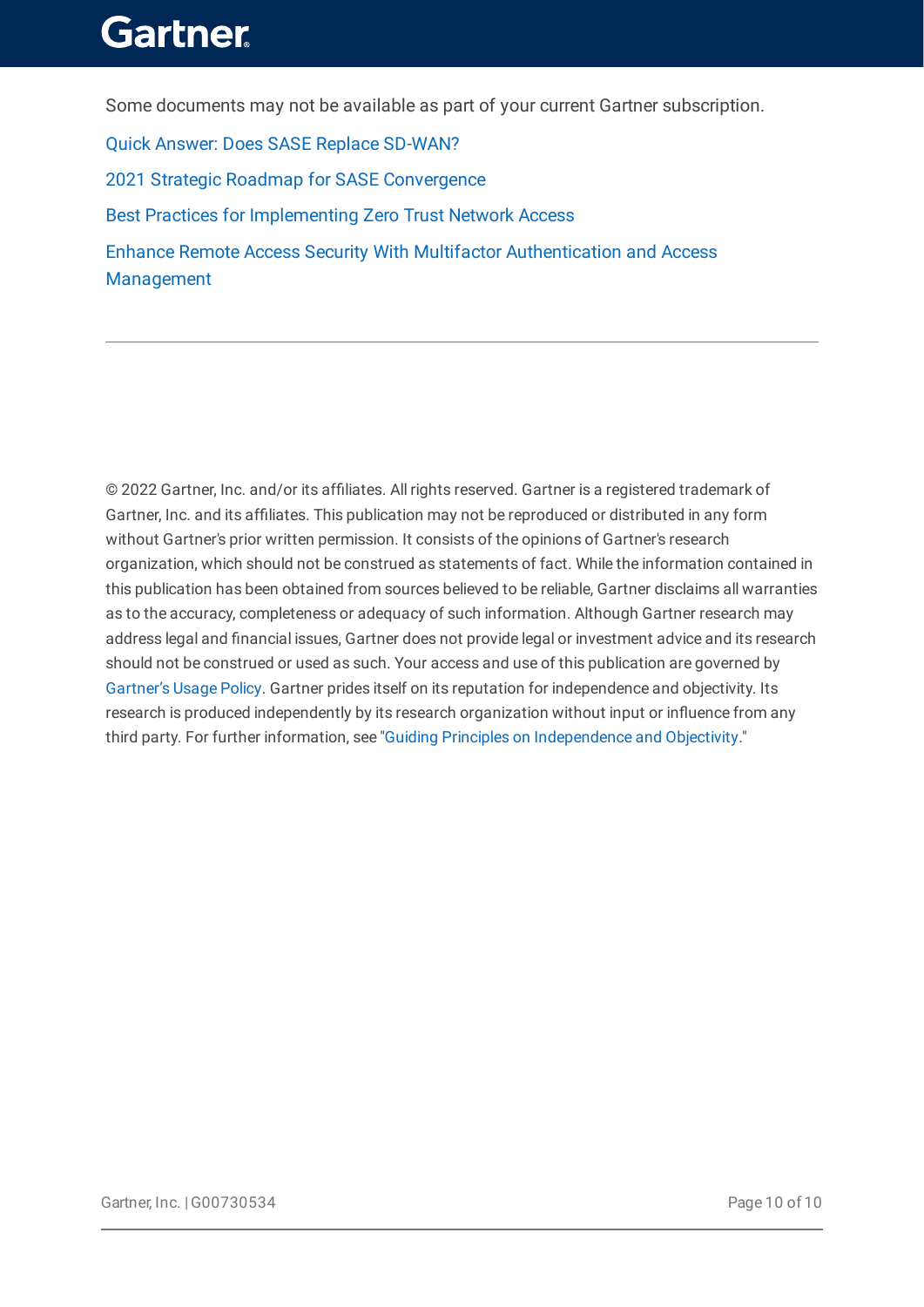#### Table 1: Representative Vendors of ZTNA

| Vendor $\downarrow$                      | <b>Product or Service Name</b> $\downarrow$ |
|------------------------------------------|---------------------------------------------|
| <b>Absolute Software (NetMotion)</b>     | <b>NetMotion ZTNA</b>                       |
| Akamai                                   | <b>Enterprise Application Access</b>        |
| Appgate                                  | Appgate SDP                                 |
| <b>Axis</b>                              | <b>Axis Platform</b>                        |
| <b>Banyan Security</b>                   | Zero Trust Remote Access                    |
| <b>Bitglass</b>                          | <b>Zero Trust Network Access</b>            |
| <b>BlackRidge</b>                        | <b>Transport Access Control</b>             |
| <b>Broadcom</b>                          | <b>Symantec Secure Access Cloud</b>         |
| Cato                                     | <b>Cato Secure Remote Access</b>            |
| <b>Check Point Software Technologies</b> | <b>Harmony Connect</b>                      |
| <b>Cisco</b>                             | Duo Beyond                                  |
| <b>Citrix</b>                            | <b>Secure Private Access</b>                |
| Cloudaemon                               | Taiji Perimeter                             |
| CloudDeep Technology (China only)        | Deep Cloud SDP                              |
| <b>Cloudflare</b>                        | <b>Cloudflare Access</b>                    |

Gartner, Inc. | G00730534 Page 1A of 3A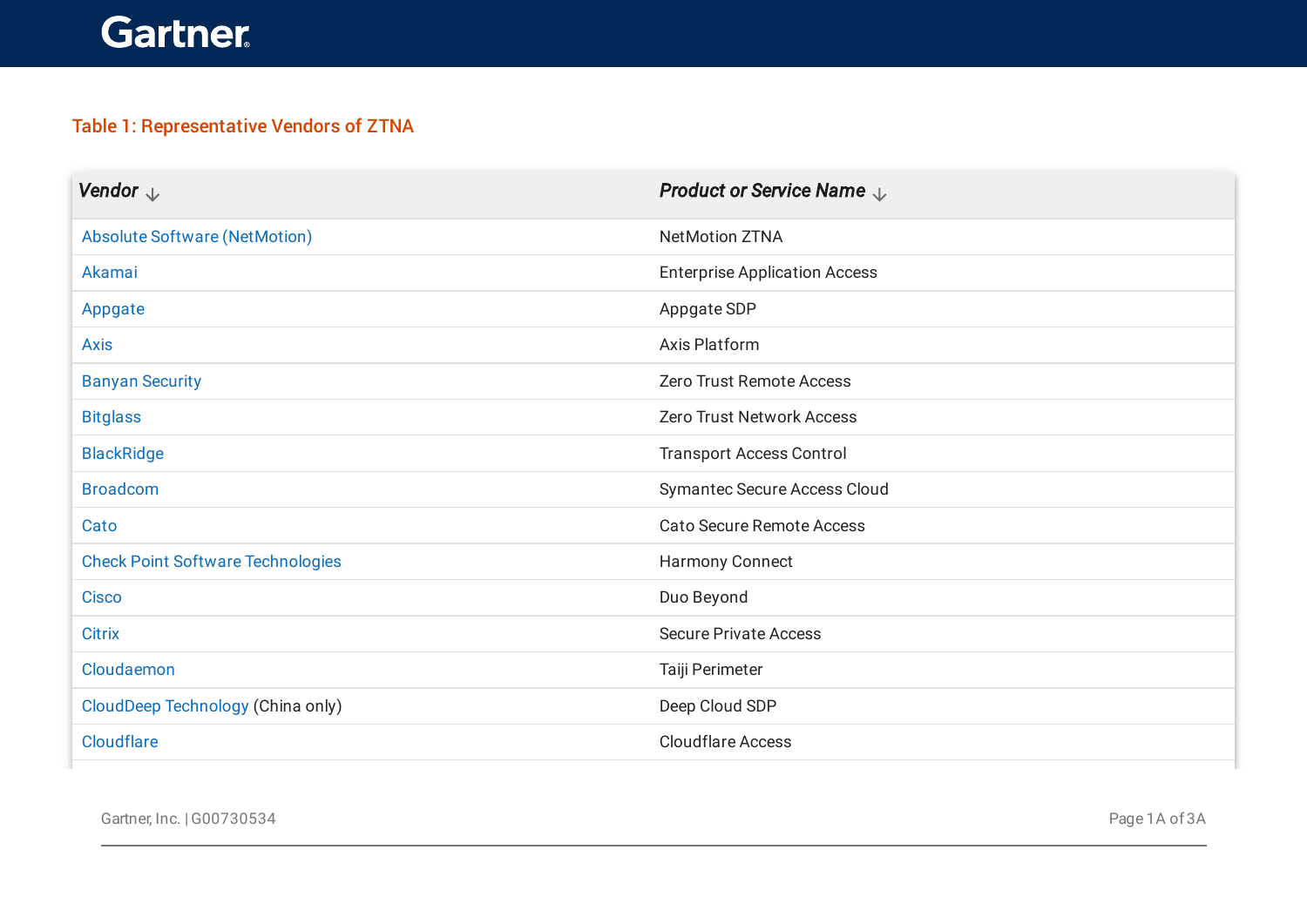| Vendor $\downarrow$          | <b>Product or Service Name</b> $\downarrow$                                   |
|------------------------------|-------------------------------------------------------------------------------|
| <b>Cognitas Technologies</b> | Crosslink                                                                     |
| Cyolo                        | Zero Trust Network Access (ZTNA) 2.0                                          |
| Deloitte (Transientx)        | <b>TransientAccess</b>                                                        |
| Forcepoint                   | <b>Private Access</b>                                                         |
| Google                       | <b>BeyondCorp Remote Access</b><br>Google Cloud Platform Identity-Aware Proxy |
| <b>InstaSafe</b>             | Zero Trust Remote Access                                                      |
| Ivanti                       | <b>Ivanti Neurons for Secure Access</b>                                       |
| Jamf                         | <b>Jamf Private Access</b>                                                    |
| <b>McAfee</b>                | <b>MVISION Private Access</b>                                                 |
| <b>Microsoft</b>             | <b>Azure AD Application Proxy</b><br>Web Application Proxy for Windows Server |
| <b>NetFoundry</b>            | Zero Trust Networking Platform                                                |
| Netskope                     | Netskope Private Access                                                       |
| Okta                         | Okta Identity Cloud                                                           |
| <b>Palo Alto Networks</b>    | Prisma Access                                                                 |
| Perimeter 81                 | <b>Zero Trust Network Access</b>                                              |